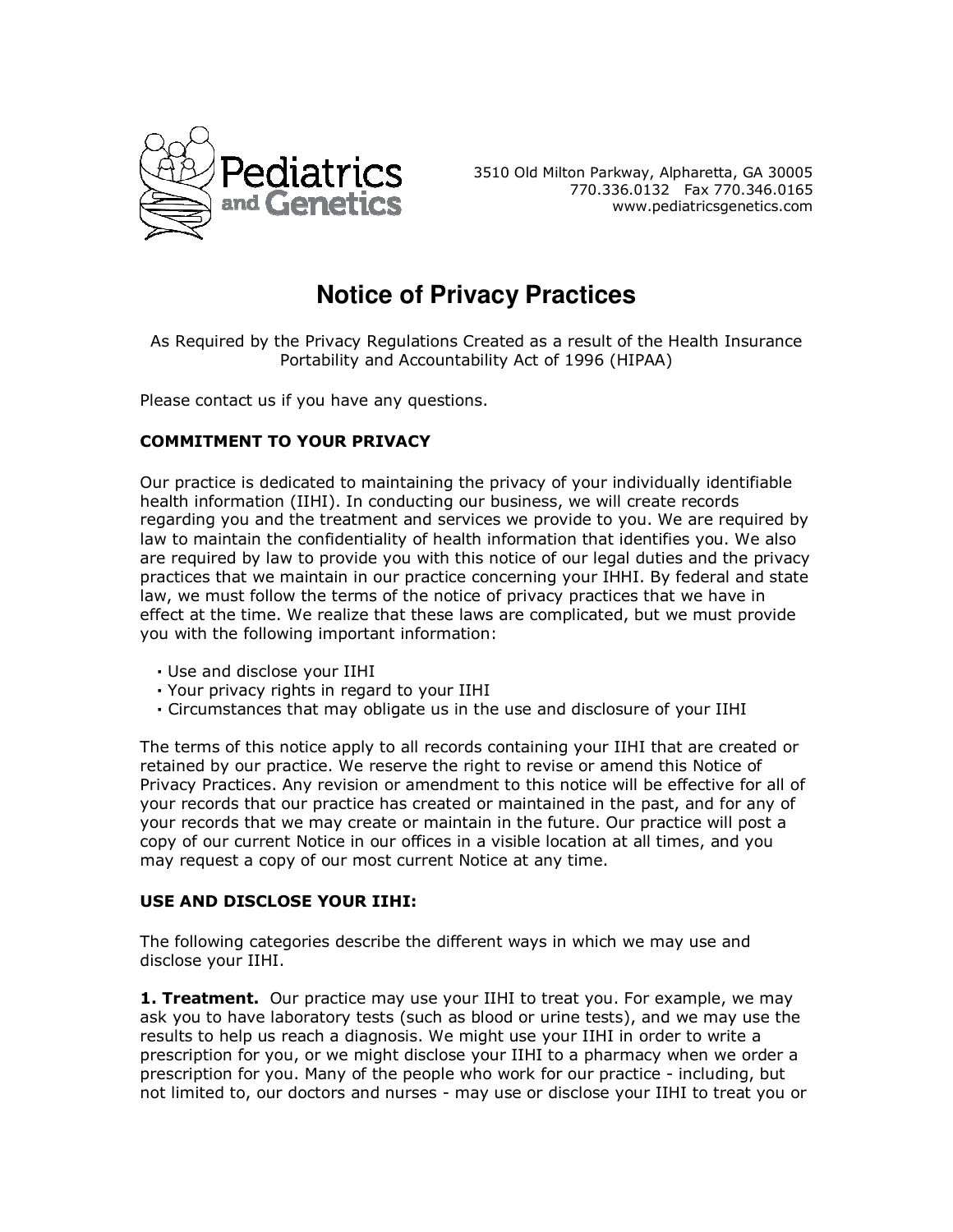to assist others in your treatment. Additionally, we may disclose your IIHI to others who may assist in your care, such as your spouse, children or parents.

**2. Payment.** Our practice may use and disclose your IIHI in order to bill and collect payment for the services and items you may receive from us. For example, we may contact your health insurer to certify that you are eligible for benefits (and for what range of benefits), and we may provide your insurer with details regarding your treatment to determine if your insurer will cover, or pay for, your treatment. We also may use and disclose your IIHI to obtain payment from third parties that may be responsible for such costs, such as family members. Also, we may use your IIHI to bill you directly for services and items.

**3. Health Care Operations.** Our practice may use and disclose your IIHI to operate our business. As examples of the ways in which we may use and disclose your information for our operations, our practice may use your IIHI to evaluate the quality of care you received from us, or to conduct cost-management and business planning actives for our practice.

**4. Appointment Reminders.** Our practice may use and disclose your IIHI to contact you and remind you of an appointment.

**5. Treatment Options.** Our practice may use and disclose your IIHI to inform you of potential treatment options or alternatives.

**6. Health-Related Benefits and Services.** Our practice may use and disclose your IIHI to inform you of health-related benefits or services that may be of interest to you.

**7. Release of Information to Family/Friends.** Our practice may release your IIHI to a friend or family member that is involved in your care, or who assists in taking care of you. For example, a parent or guardian may ask that a babysitter take their child to the pediatrician's office for treatment of a cold. In this example, the babysitter may have access to this child's medical information.

**8. Disclosures Required By Law.** Our practice will use and disclose your IIHI when we are required to do so by federal, state, or local law.

## **YOUR PRIVACY RIGHTS REGARDING YOUR IIHI**

You have the following rights regarding the IIHI that we maintain about you: **1. Confidential Communications:** You have the right to request that our practice communicate with you about your health and related issues in a particular manner or at a certain location. For instance, you may ask that we contact you at home, rather than work. In order to request a type of confidential communication, you must make a written request.

**2. Inspection and Copies.** You have the right to inspect and obtain a copy of the IIHI that may be used to make decisions about you, including patient medical records and billing records, but not including psychotherapy notes. You must submit your request in writing. Our practice may charge a fee for the costs of copying, mailing, labor and supplies associated with your request. Our practice may deny your request to inspect and/or copy in certain limited circumstances; however, you may request a review of our denial. Another licensed health care professional chosen by us will conduct reviews.

**3. Amendment.** You may ask us to amend your health information if you believe it is incorrect or incomplete, and you may request an amendment for as long as the information is kept by or for our practice. To request an amendment, your request must be made in writing. We may deny your request if you ask us to amend information that is in our opinion: (a) accurate and complete; (b) not part of the IIHI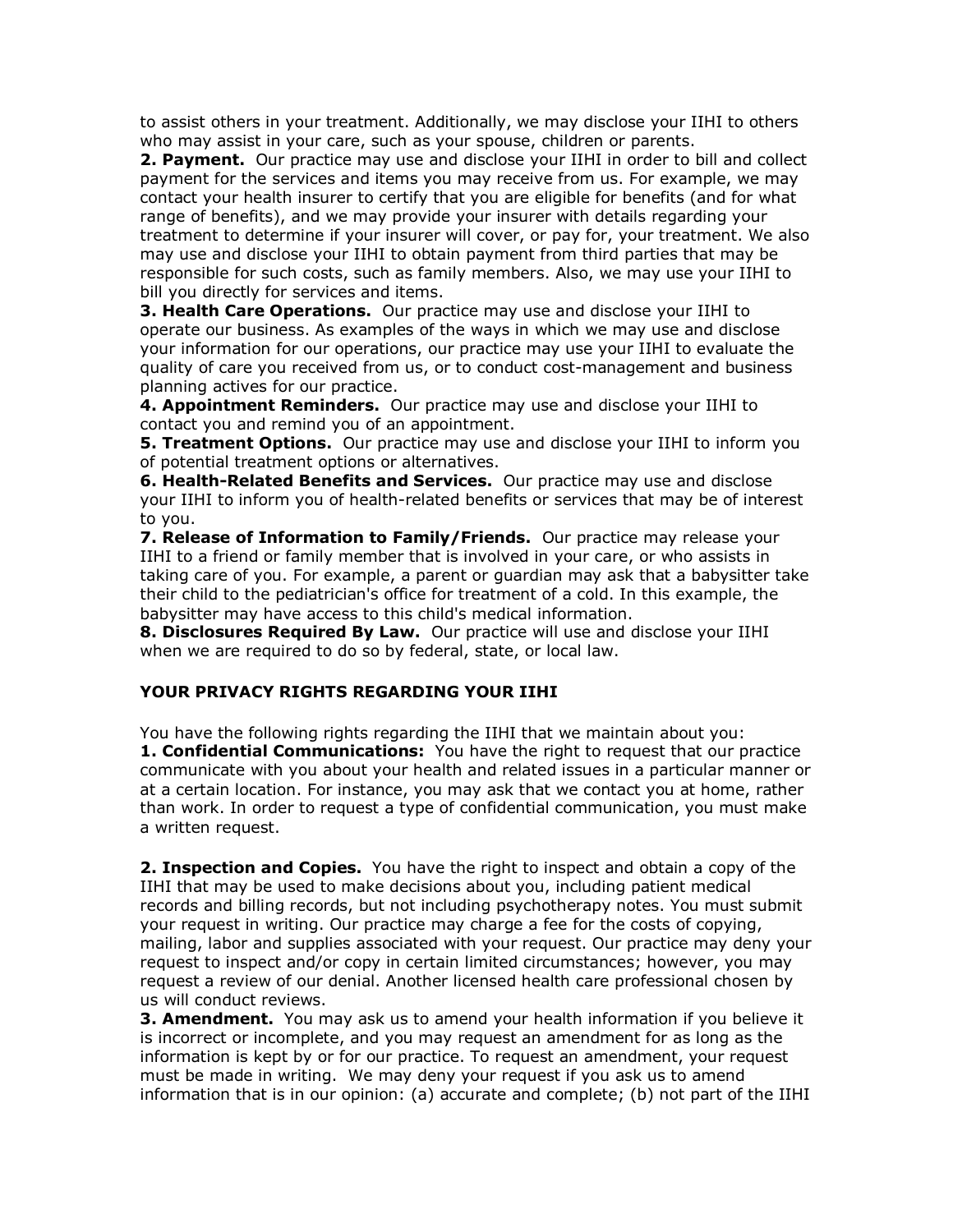kept by or for the practice; (c) not part of the IIHI which you would be permitted to inspect and copy; or (d) not created by our practice, unless the individual or entity that created the information is not available to amend the information.

## **CIRCUMSTANCES THAT MAY OBLIGATE US IN THE USE AND DISCLOSURE OF YOUR IIHI**

The following categories describe unique scenarios in which we may use or disclose your identifiable health information:

**1. Public Health Risks.** Our practice may disclose your IIHI to public health authorities that are authorized by law to collect information for the purpose of:

- **·** maintaining vital records, such as births and deaths
- **·** reporting child abuse or neglect
- **·** preventing or controlling disease, injury, or disability
- **·** notifying a person regarding potential exposure to a communicable disease

 **·** notifying a person regarding a potential risk for spreading or contracting a disease or condition

- **·** reporting reactions to drugs or problems with products or devices
- **·** notifying individuals if a product or device they may be using has been recalled

 **·** notifying appropriate government agency(ies) and authority(ies) regarding the potential abuse or neglect of an adult patient (including domestic violence);

 however, we will only disclose this information if the patient agrees we are required or authorized by law to disclose this information

 **·** notifying your employer under limited circumstances related primarily to workplace injury or illness or medical surveillance

**2. Health Oversight Activities.** Our practice may disclose your IIHI to a health oversight agency for activities authorized by law. Oversight activities can include, for example, investigations, inspections, audits, surveys, licensure and disciplinary actions; civil, administrative and criminal procedures or actions; or other activities necessary for the government to monitor government programs, compliance with civil rights laws and the health care system in general.

**3. Lawsuits and Similar Proceedings.** Our practice may use and disclose your IIHI in response to a court or administrative order, if you are involved in a lawsuit or similar proceeding. We also may disclose your IIHI in response to a discovery request, subpoena, or other lawful process by another party involved in the dispute, but only if we have made an effort to inform you of the request or to obtain an order protecting the information the party has requested.

**4. Law Enforcement.** We may release IIHI if asked to do so by a law enforcement official:

 **·** Regarding a crime victim in certain situations, if we are unable to obtain the person's agreement

- **·** Concerning a death we believe has resulted from criminal conduct
- **·** Regarding criminal conduct at our offices

 **·** In response to a warrant, summons, court order, subpoena, or similar legal process

**·** To identify/locate a suspect, material witness, fugitive or missing person

 **·** In an emergency, to report a crime (including the location or victim(s) of the crime, or the description, identity or location of the perpetrator)

**5. Deceased Patients.** Our Practice may release IIHI to a medical examiner or coroner to identify a deceased individual or to identify the cause of death. If necessary, we also may release information in order for funeral directors to perform